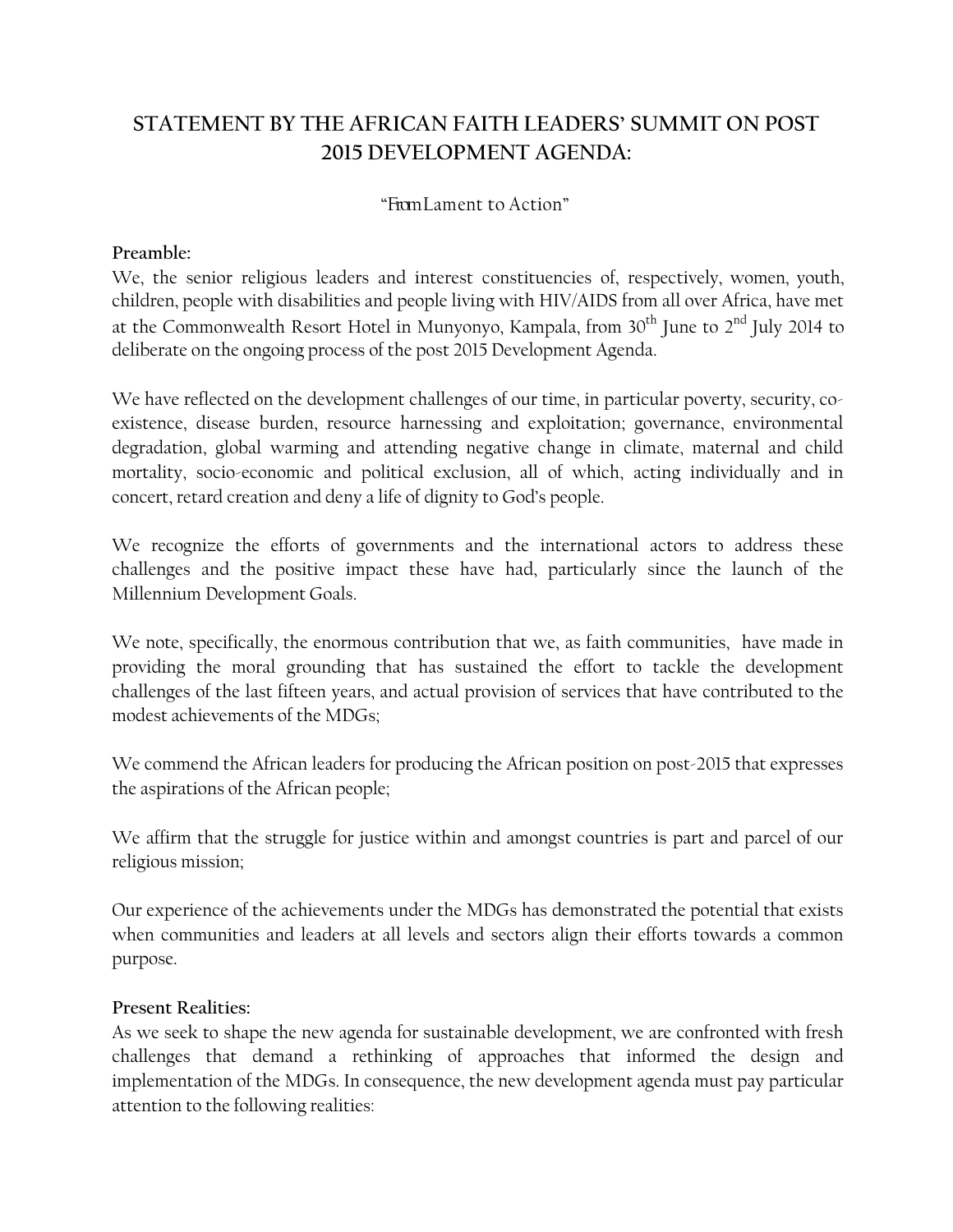- All people have equal dignity because they are all created by God; therefore, development should be people-centred, inclusive, just and holistic.
- The current socio-cultural, economic and political arrangements are responsible for the perpetuation of discrimination, marginalization and denial of the human family of the opportunity to realize its full potential and dignity.
- The growing failure to appreciate diversity and its potential to contribute to peaceful coexistence raises intolerance, extremism and violence within the human family.
- Young people and children represent the greatest human resource ever bestowed on humanity. We have, however, failed to appreciate and harness their resourcefulness for development.
- The focus on purely statistical approaches to measure and express human wellbeing is inappropriate and incapable of inspiring the substantively qualitative changes needed to better the lives of individuals and communities.
- Current political arrangements that are based on an adversarial and populist exercise of power, in contradistinction to inclusive, rational and accommodative approaches, invariably lead to wastage of available resources, unfulfilled dreams and the frustration of alternative voices.
- Lack of integrity and accountability, as manifested in endemic corruption and abuse of public office, has compromised the ability of countries and the international community to provide redress for current and future development challenges in Africa as well as assure the sustainability of what is achieved in the efforts.
- The disproportionate investment in the military and military interventions invariably contributes to an escalation of armed conflicts and is responsible for much human suffering and destruction of infrastructure and environment.
- By continuing to place the market economy as the primary institution in the management of the environment, with its privileging of profit and unbridled economic growth, humanity fails responsible stewardship of the ecosystem resulting in the depletion of natural resources and the exploitation of men and women.
- We derive strength and unbounded comfort in the wellbeing of each other, for which reason we are our neighbors' keeper and thus seek to strengthen social bonds and protection for all individuals and communities.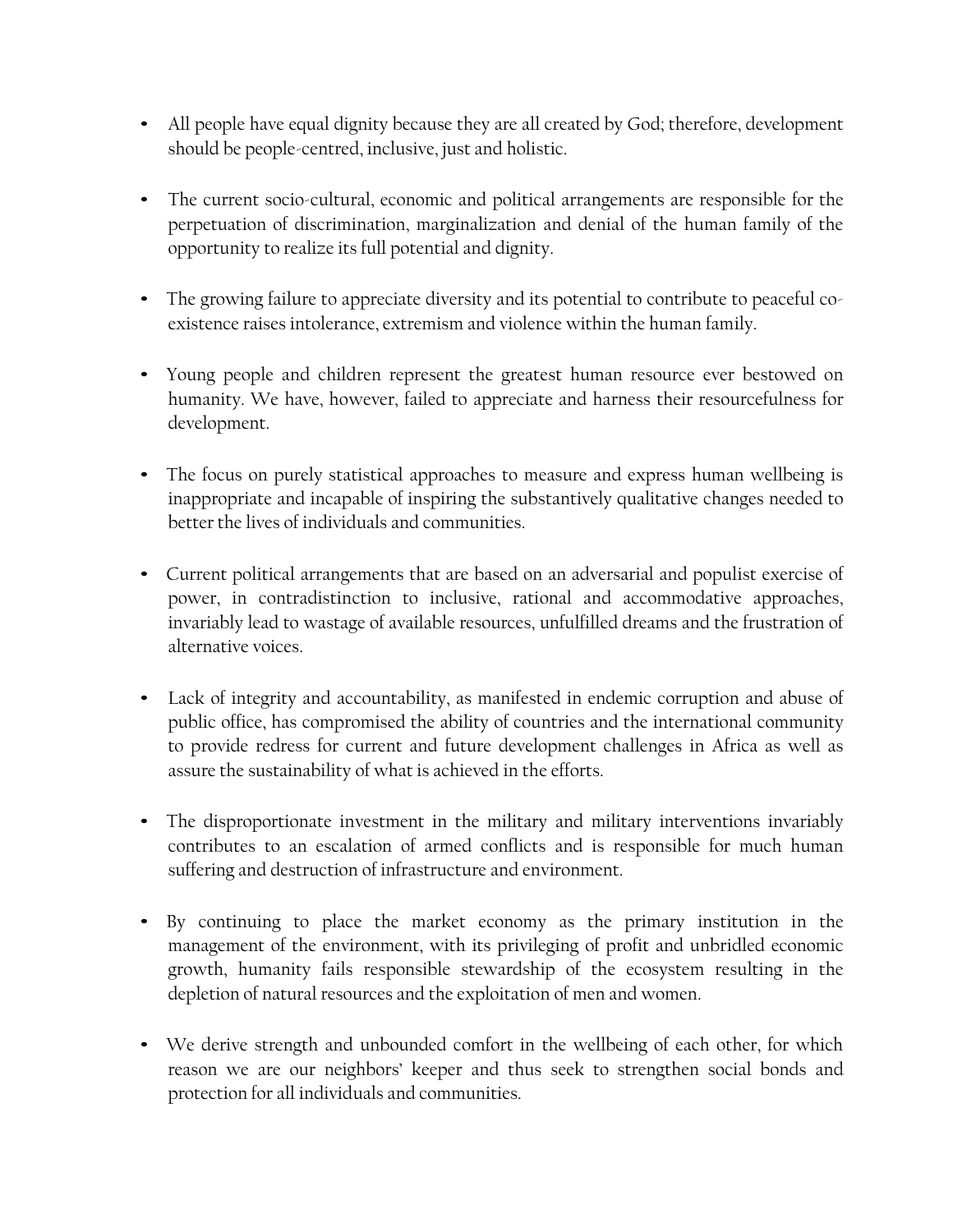• Failure to appreciate indigenous knowledge continues to undermine innovation, creativity, and deprives local and global communities alternative and sustainable development approaches suited to their circumstances.

#### **Our Commitments:**

In light of the above realities, we, religious leaders from across Africa, pledge to;

- do more to promote peace and reconciliation in countries and communities currently experiencing violence; and call for the prioritization of alternative means of resolving conflicts
- promote interfaith dialogue and cooperation as a means to eradicate the radicalization of religion by elements within our faith communities;
- advocate for creation of mechanisms that ensure women, children, youth, people with disabilities and people living with HIV/AIDS are part and parcel of efforts meant to find solutions to Africa's development challenges;
- recognize and promote the resourcefulness of Africa and not as a place of poverty and misery; oppose approaches and behavior that perpetuates dependency and seeks to make hunger, disease and conflict a normal experience among our people;
- accelerate our efforts towards poverty eradication through home-grown faith based approaches that put creation at the center of development;
- advocate for education that supports value addition and processing of raw materials into final products within our countries as a means of maximizing benefits to our people;
- advocate and act individually through our mosques, temples and churches, and collectively through associations and partnerships, to reverse environmental degradation and global warming;
- create avenues for empowering young people with hope and practical skills that enable them to contribute more effectively to their own wellbeing and that of their family and society;
- document our experiences and practices in order to contribute to the current discourse on development models that are working at enhancing the quality of life in the continent;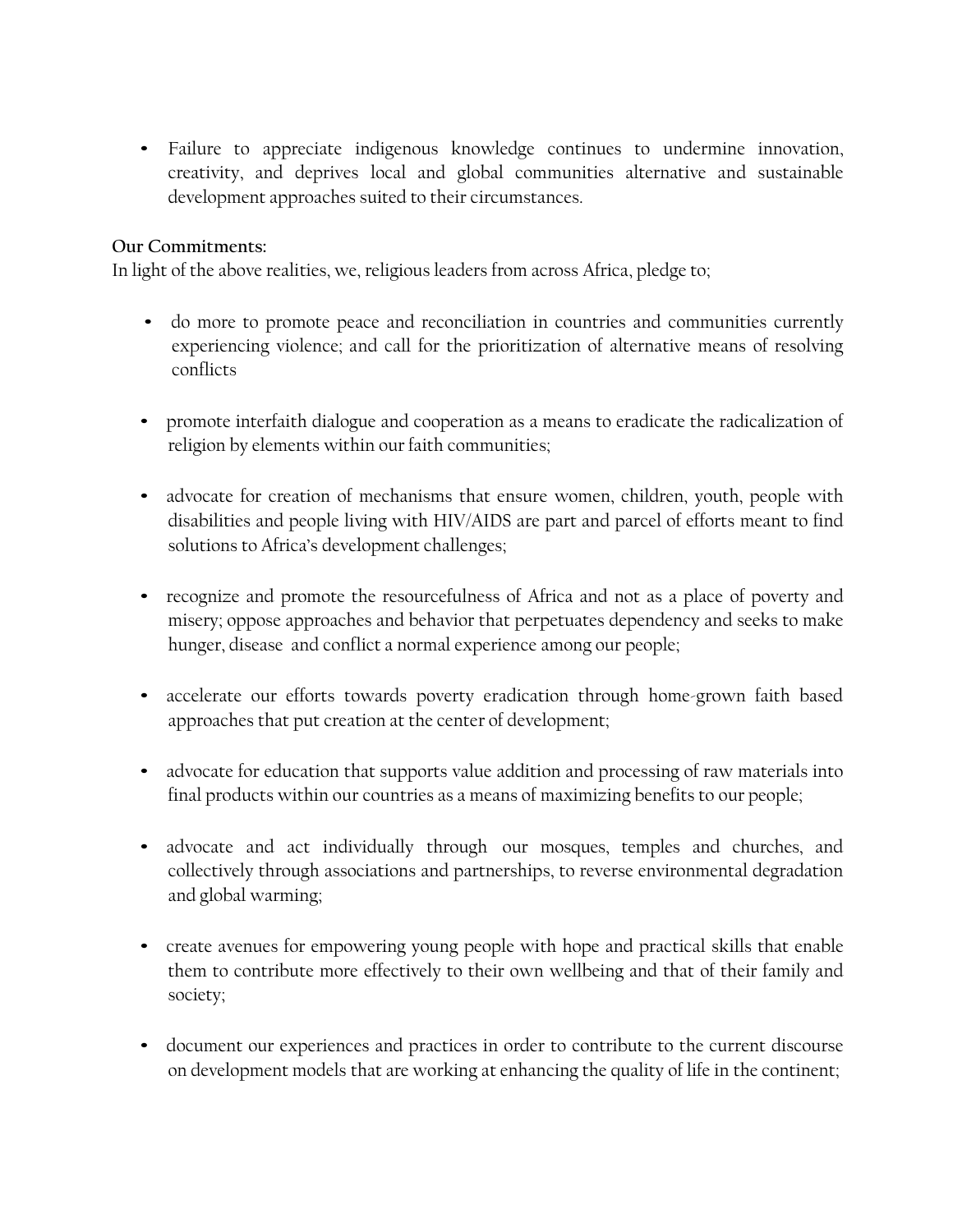- promote healthy interaction between indigenous and conventional<br>knowledge and practices to ensure rootedness of our people and sustainability of • promote healthy interaction between indigenous and conventional knowledge and practices to ensure rootedness of our people and sustainability of development efforts;
- engage with strategic institutions and personalities at local and global levels to bring our values and vision to bear on the ongoing process of shaping the Post 2015 Development Agenda;
- undertake continuous self-evaluation on our role in perpetuating the spiritualization of poverty, women's subjugation, violence against children and unjust political arrangements;
- exercise our moral responsibility, and provide leadership as well as guidance in laying a fresh foundation for building a stable, inclusive, caring, prosperous and just world; and
- ensure the wellbeing and sustainability of the family is the main focus of our mission and development processes.

# **Our Recommendations:**

- That, the International community and other stakeholders recognize the vital role that the family institution plays in inculcating morals and values, its agency for economic and social development, contribution to the peaceful coexistence of peoples, and the progress and prosperity of individuals, communities and nations. In light of this, the international community must work towards to strengthen and protect the family institution as a matter prior to other endeavors.
- The international community recognizes and is seized appropriately of the indispensable role of faith groups in the formulation and implementation of the Post 2015 development agenda.
- The active consultation and engagement of faith communities; and marginalized groups, including youth, children, people with disabilities and persons living with HIV/AIDS through embracing the principles of inclusivity, participation, equality and partnership.
- Our shared vulnerability as a global community must inform our commitment to building a safe and just world.
- The international community takes practical steps to eliminate all obstacles to equal and sustainable development for developing countries and particularly in the areas of trade, governance and social security.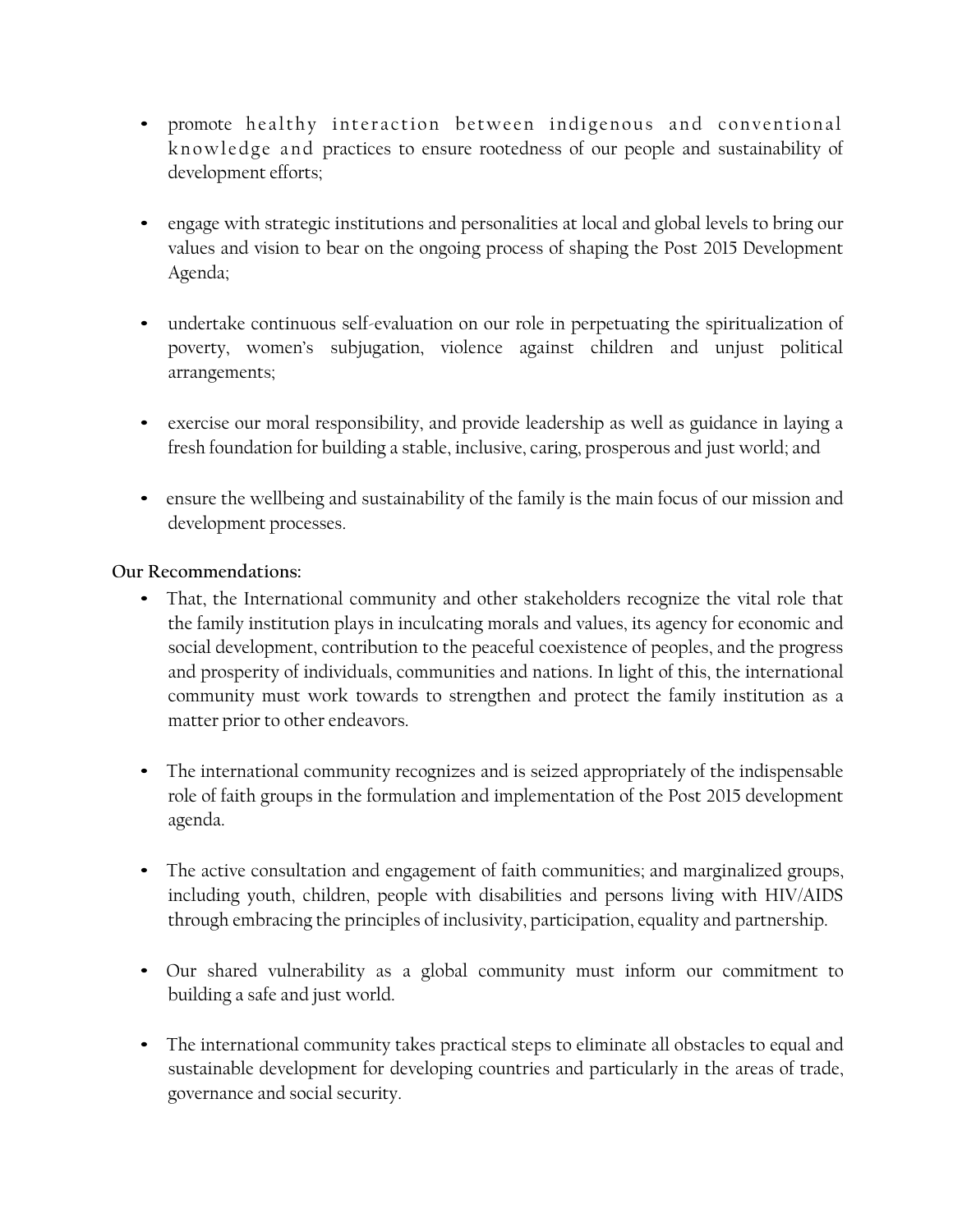- Corruption must be tackled as a global occurrence with counter measures, accountability and transparency mechanisms put in place.
- The heavy expenditure on military infrastructure is incompatible with the aspirations of the post-2015 development agenda.

In conclusion, we, leaders of religious communities, resolve to involve our various constituencies in setting up a collective post-2015 mechanism to ensure the full implementation of the goals.

Issued this 2nd Day of July2014.

Endorsed by:

- 1. African Council of Religious Leaders (ACRL)
- 2. All Africa Conference of Churches (AACC)
- 3. Arigatou International Ending Child Poverty/GNRC
- 4. Association of Evangelicals in Africa (AEA)
- 5. Bible Society of Uganda
- 6. Council of Anglican Provinces of Africa (CAPA)
- 7. Ecumenical Disability Advocacy Network (EDAN)
- 8. Faith to Action Network
- 9. Fellowship of Christian Councils and Churches in the Great Lakes and the Horn of Africa (FECCLAHA)
- 10. Hindu Council of Africa (HCA)
- 11. Inter-Religious Council of Ethiopia (IRCE)
- 12. Inter-Religious Council of Kenya
- 13. Inter-Religious Council of Uganda (IRCU) and constituent members
- 14. Nigerian Supreme Council for Islamic Affairs (NSCIA)
- 15. Organization of Africa Instituted Churches (OAIC)
- 16. Programme for Christian Muslim Relations in Africa (PROCMURA)
- 17. Religions for Peace International (R*f*P)
- 18. Southern African Catholic Bishop Conference (SACBA)
- 19. Supreme Council of Kenya Muslims (SCKM)
- 20. Symposium of Episcopal Conferences of Africa and Madagascar (SECAM)
- 21. The Baha'i Communities in Africa
- 22. Union of Muslim Council for East, Central and Southern Africa.